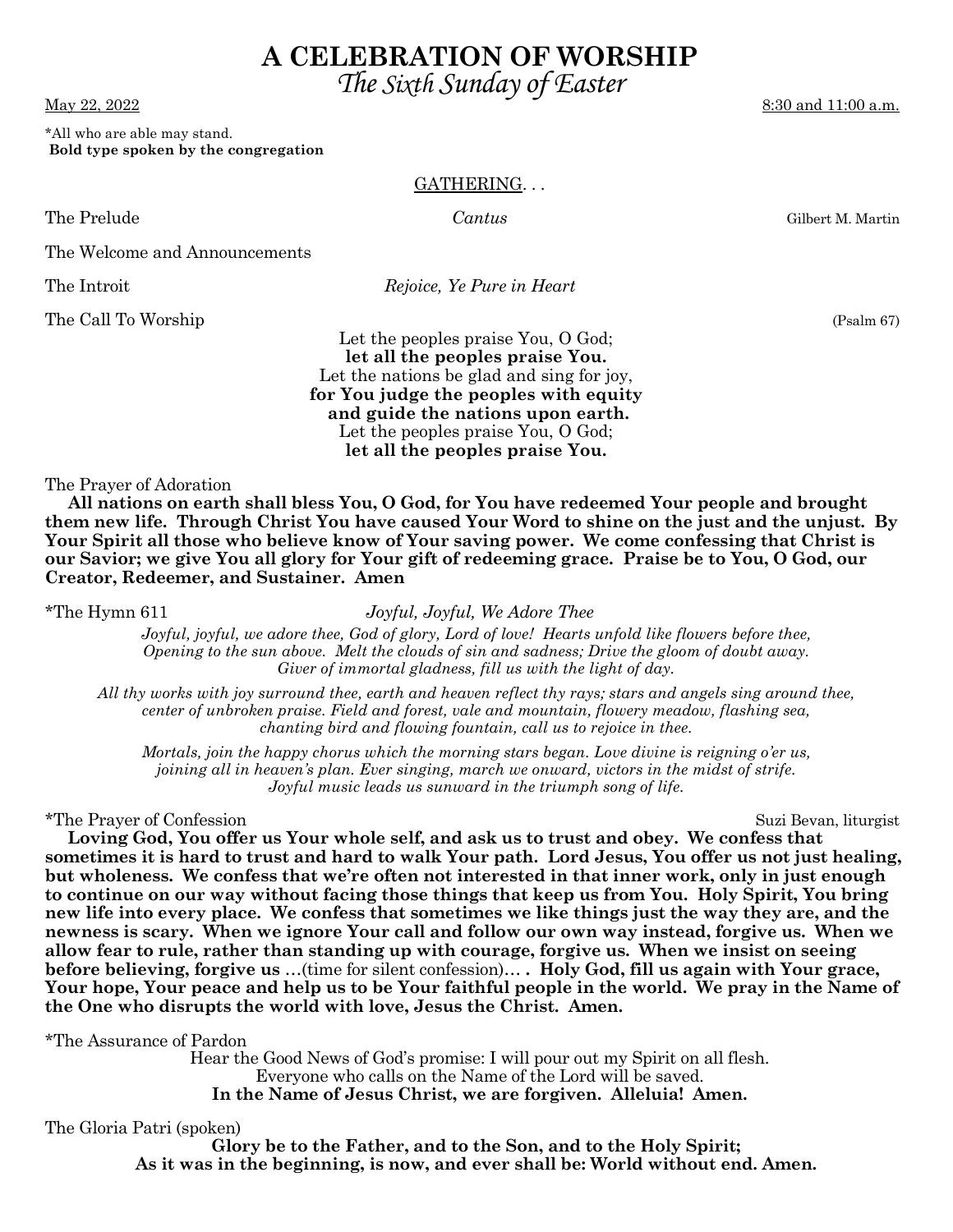#### \*The Peace and Greeting

#### The peace of Christ be with you all. **And also with you!**

(Please stand to greet one another in the name of Christ. For those worshiping at home, please share Christ's peace with someone outside Your home this week.)

#### TO HEAR THE WORD OF GOD. . .

The Prayer for Illumination

 **Living God, with joy we celebrate the presence of Your risen Word. Enliven our hearts by Your Holy Spirit so that we may proclaim the Good News of eternal life; through Jesus Christ our Lord. Amen.** 

The New Testament Lesson: *Acts 16:9-15*

The Psalter Lesson: *Psalm 67*

The Anthem **In the Sweet By-and-By In the Sweet By-and-By Howard Helvey** 

*There's a land that is fairer than day, And by faith we can see it afar; For the Father waits over the way to prepare us a dwelling place there. In the sweet by-and-by, We shall meet on that beautiful shore; We shall sing on that beautiful shore the melodious songs of the blest; And our spirits shall sorrow no more, Not a sigh for the blessing of rest. In the sweet by-and-by, We shall meet on that beautiful shore; To our bountiful Father above, We will offer our tribute of praise, For the glorious gift of His love and the blessings that hallow our days. In the sweet by-and-by, We shall meet on that beautiful shore;*

The Epistle Lesson: *Revelation 21:10,22 – 22:5* 

A Moment with the Children

\*The Hymn 375 (8:30 a.m.) *Shall We Gather at the River* 

*Shall we gather at the river, where bright angel feet have trod, with its crystal tide forever flowing by the throne of God?* 

*REFRAIN: Yes, we'll gather at the river, the beautiful, the beautiful river; gather with the saints at the river that flows by the throne of God.* 

*On the margin of the river, washing up its silver spray, we will walk and worship ever, all the happy golden day. REFRAIN* 

*Ere we reach the shining river, lay we every burden down; grace our spirits will deliver, and provide a robe and crown. REFRAIN* 

*Soon we'll reach the shining river; soon our pilgrimage will cease, soon our happy hearts will quiver with the melody of peace. REFRAIN* 

Reception of Confirmands (11:00 a.m.)

 Presentation and Questions of Membership \*The *Apostles' Creed* Prayer Charge \*The Hymn 761 *Called as Partners in Christ's Service Called as partners in Christ's service, called to ministries of grace, we respond with deep commitment* 

*fresh new lines of faith to trace. May we learn the art of sharing, side by side and friend with friend, equal partners in our caring to fulfil God's chosen end.* 

*Christ's example, Christ's inspiring, Christ's clear call to work and worth, let us follow, never faltering, reconciling folk on earth. Men and women, richer, poorer, all God's people young and old, blending human skills together gracious gifts from God unfold.* 

*Thus new patterns for Christ's mission, in a small or global sese, help us bear each other's burdens, breaking down each wall or fence. Words of comfort, words of vision, words of challenge, said with care, bring new power and strength for action, make us colleagues , free and fair.* 

*So God grant us for tomorrow ways to order human life that surround each person's sorrow with a calm that conquers strife. Make us partners in our living, our compassion to increase, messengers of faith, thus giving hope and confidence and peace.*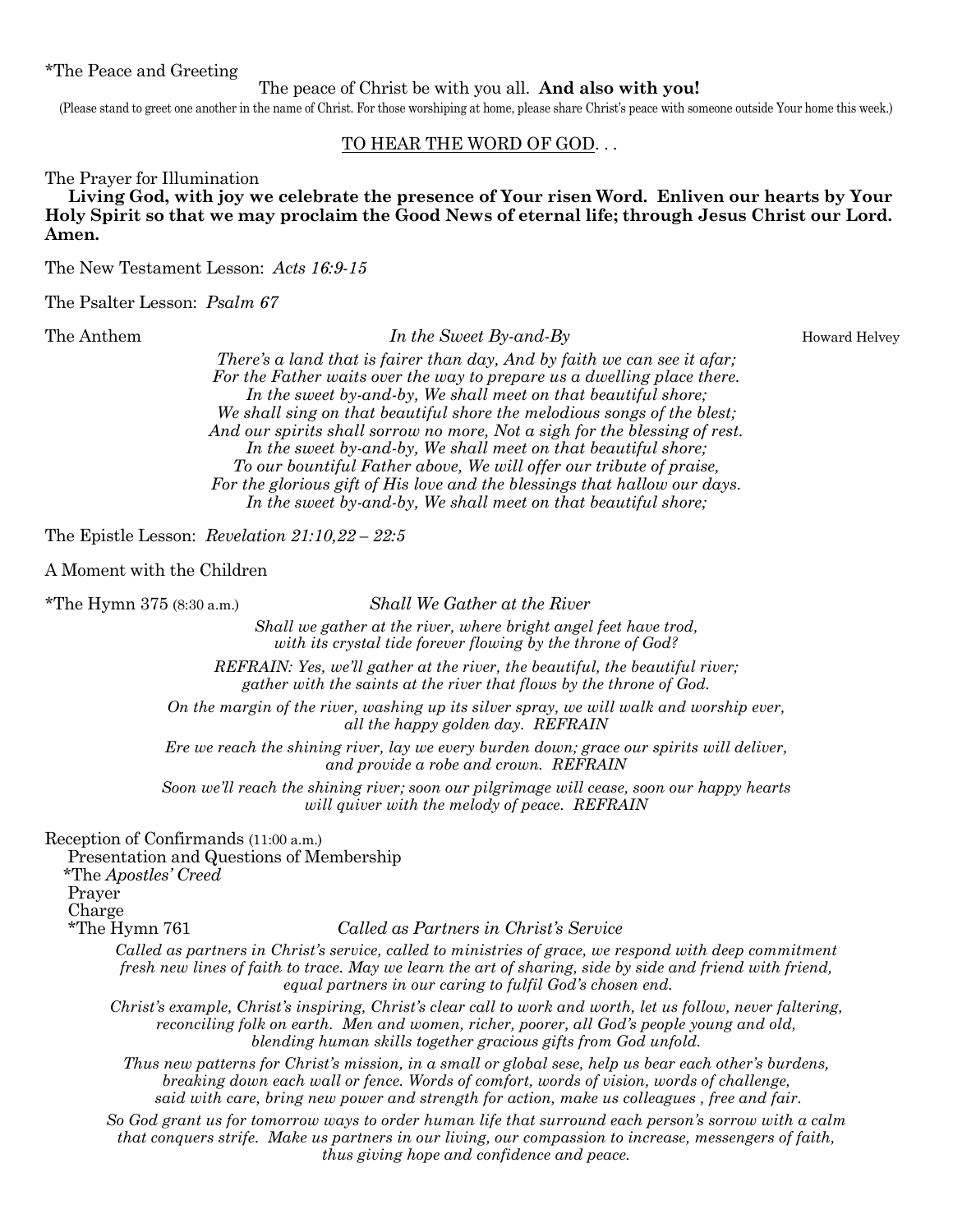The Gospel Lesson: *John 14:23-29* 

The Word of the Lord. **Thanks be to God.** 

The Sermon

The Sermon *A Macedonian Call*  Allen H. Fisher, Jr.

#### TO RESPOND TO GOD'S WORD. . .

\*The *Apostles' Creed* (8:30 a.m.)

 **I believe in God, the Father almighty, Maker of heaven and earth,** 

 **And in Jesus Christ his only Son, our Lord; who was conceived by the** 

**Holy Ghost, born of the Virgin Mary, suffered under Pontius Pilate, was crucified, dead, and buried; he descended into hell; the third day he rose again from the dead; he ascended into heaven, and sitteth on the right hand of God the Father Almighty; from thence he shall come to judge the quick and the dead.** 

 **I believe in the Holy Ghost; the holy catholic church; the communion of saints; the forgiveness of sins; the resurrection of the body; and the life everlasting. Amen.** 

The Prayers of the People

The Lord's Prayer

 **Our Father, who art in heaven, hallowed be thy name, thy kingdom come, thy will be done, on earth as it is in heaven. Give us this day our daily bread; and forgive us our debts, as we forgive our debtors; and lead us not into temptation, but deliver us from evil. For thine is the kingdom, and the power, and the glory, forever. Amen.** 

#### TO GO FORTH AND SERVE IN GOD'S NAME…

\*The Hymn 295 *Go to the World!* 

*Go to the world! Go into all the earth. Go preach the cross where Christ renews life's worth, baptizing as the sign of our rebirth. Alleluia. Alleluia.* 

*Go to the world! Go into every place. Go live the word of God's redeeming grace. Go seek God's presence in each time and space. Alleluia. Alleluia.* 

*Go to the world! Go struggle, bless and pray; the nights of tears give way to joyous day. As servant church, you follow Christ's own way. Alleluia. Alleluia.* 

*Go to the world! Go as the ones I send, for I am with you till the age shall end, when all the hosts of glory cry "Amen!" Alleluia. Alleluia.* 

\*The Charge and Benediction

\*The Postlude *Bachiana* Gordon Young

The 2022 Confirmation Journey participants being confirmed at the 11:00 a.m. service this morning are Anders Bothel, Addie Huffman, Anna Oplinger, Emma Rexrode, Jackson Valasko, Wendy Whalen.

The **flowers** on the pulpit are given to the glory of God and in loving memory of Bob Deaderick by his wife, Caroline and children, Robert, Elizabeth, and David.

Session has called a **meeting of the congregation** for Sunday, June 5, beginning with the 10:00 a.m. service of worship. The purpose of the meeting is to elect Elders, Deacons, and other officers, and to vote on the pastor's request for retirement. This meeting will be conducted in a hybrid fashion. Details of how to participate via Zoom and an invite will be emailed several days prior to the meeting.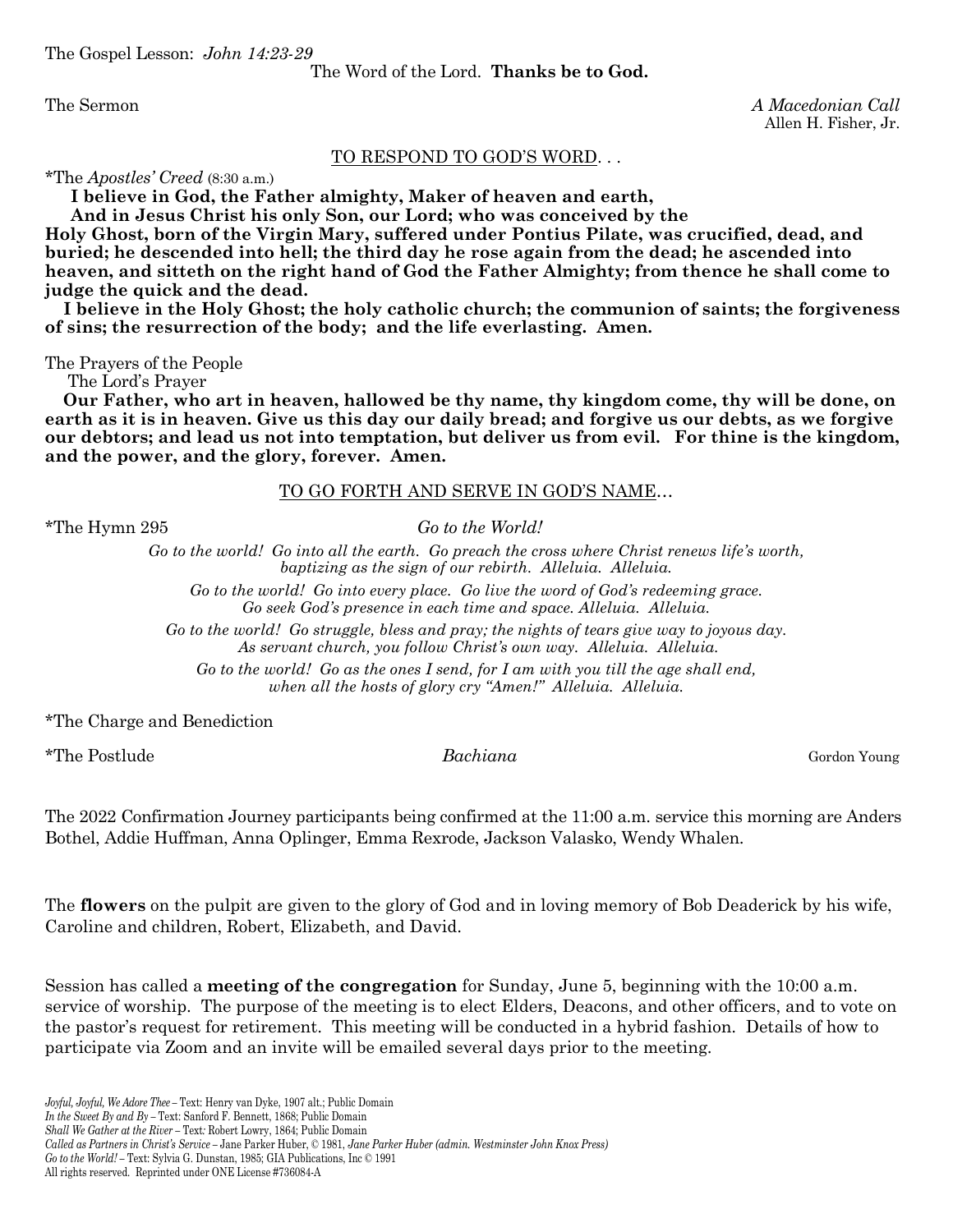# *Announcements for May 11-18*

# *New Members - Conirmands*

- •Trusting in the gracious mercy of God, do you turn from the ways of sin and renounce evil and its power in the world?
- Who is your Lord and Savior?
- Will you be Christ's faithful disciple obeying his word and showing his love?

Will you devote yourself to the church's teaching and fellowship, to the breaking of bread and the prayers?

These are the questions of membership that anyone joining the church is asked. Sunday is Confirmation Sunday. A group of six explorers will answer these questions to become full members of the church. They have met in class, taught by Della Hall, Brittany Harvey, and Tom Wimberly, each week over the past four months to consider the meaning of these questions. They have participated in fellowship and service activities. They have had the support of their families and their confirmation mentor. They have met with the session of the church, and now they will answer these questions in front of the congregation.

As these 8<sup>th</sup> and 9<sup>th</sup> graders answer these questions before the congregation Sunday morning, I invite you to consider what they mean to you. The explorers will join the church at the 11:00 a.m. service. Following the service will be a potluck picnic and reception to celebrate the explorers and the end of LIFT for the 2021-22 Christian Education year.

 The explorers and their mentors are Addie Huffman, Ashley Raska; Anders Bothel, Will Hendricks; Anna Oplinger, Trina Parsons; Emma Rexrode, Sharon Humes; Jack Valasko, Bill Nix; and Wendy Whalen, Michelle Porter.

 *Brittany*

# *Birthdays this week*

- 22. Joyce Nichols, Pat Parkinson
- 23. Charles McDaniel, Tim Sullivan

24. Becca Mahon

- 26. David Johnson, Jerry Zekert
- 27. Alex Fino, Grace Fino



29. Sheila Baker, Jacob Veil, Mary Szymanski

# *Church Family News:*

 **Capsule of Concern**: Linda Baer, Tom Edwards, Carole Fariss, Doris Glidden, Doris Gulatsi, Donna Hughes, Alfred King, Sharon Moser, Lou Silvey

**Our heartfelt Christian love and sympathies are** extended to Irene Repanshek and family on the death of her husband, Larry, who died on May 12, 2022.



#### **Keep It Moving—Body & Soul**

Mondays at 3:15 - 4:30 p.m.

Fellowship Hall (with ample room to spread-out) All are invited to join us for fellowship through moving in community. We open with prayer, and then Vicky Wilder leads us through movements which develop balance, strength, and flexibility. Wear comfortable clothes and shoes. Questions? Call Vicky 786-7227.



Wed.  $(5/18)$  – Meditation Group, 5:30pm (Library) Finance Cmte, 7:00pm (Con. Rm) Thurs. (5/19) **—** Women's Bible Study, 9:30am (Zoom) Sat. (5/21) — Memorial Service for Bob Deaderick, 11:30am, (Sanct./Youtube) Community Dinner, 3pm (Fellowship Hall) Sun. (5/22) — Worship, 8:30 (Sanct./Youtube) LIFT Hour, 9:45am Worship, 11am (Sanct.) Picnic, 12pm (Church Lawn) Mon (5/23) — Memorial Service for Larry Repanshek, 10:30am, (Sanct./Youtube) Keep It Moving-group, 3:15pm (FH) Tues. (5/24) — Men's Breakfast Group, 7:30am (Conf. Rm/Zoom) Contact John Howe Wed. (5/25) — Meditation Group, 5:30pm (Zoom)

 Children made **bird feeders out of milk cartons** as part of our focus on Creation Care at the May 1, All Ages LIFT. They are now hanging around the church grounds to feed our bird (and squirrel) neighbors.



# *Looking Ahead:*

May 31: VBS Volunteer Orientation June 1: Pints & Parables - 6 bears & a goat June 5: Begin Summer Schedule (Worship at 8:30 & 10) June 12-16: VBS & Adult Camp June 21-24: Middle School Retreat at Massanetta June 24: Movie Night - The Birds July 17-23: Montreat Youth Conference July 31: Movie Night

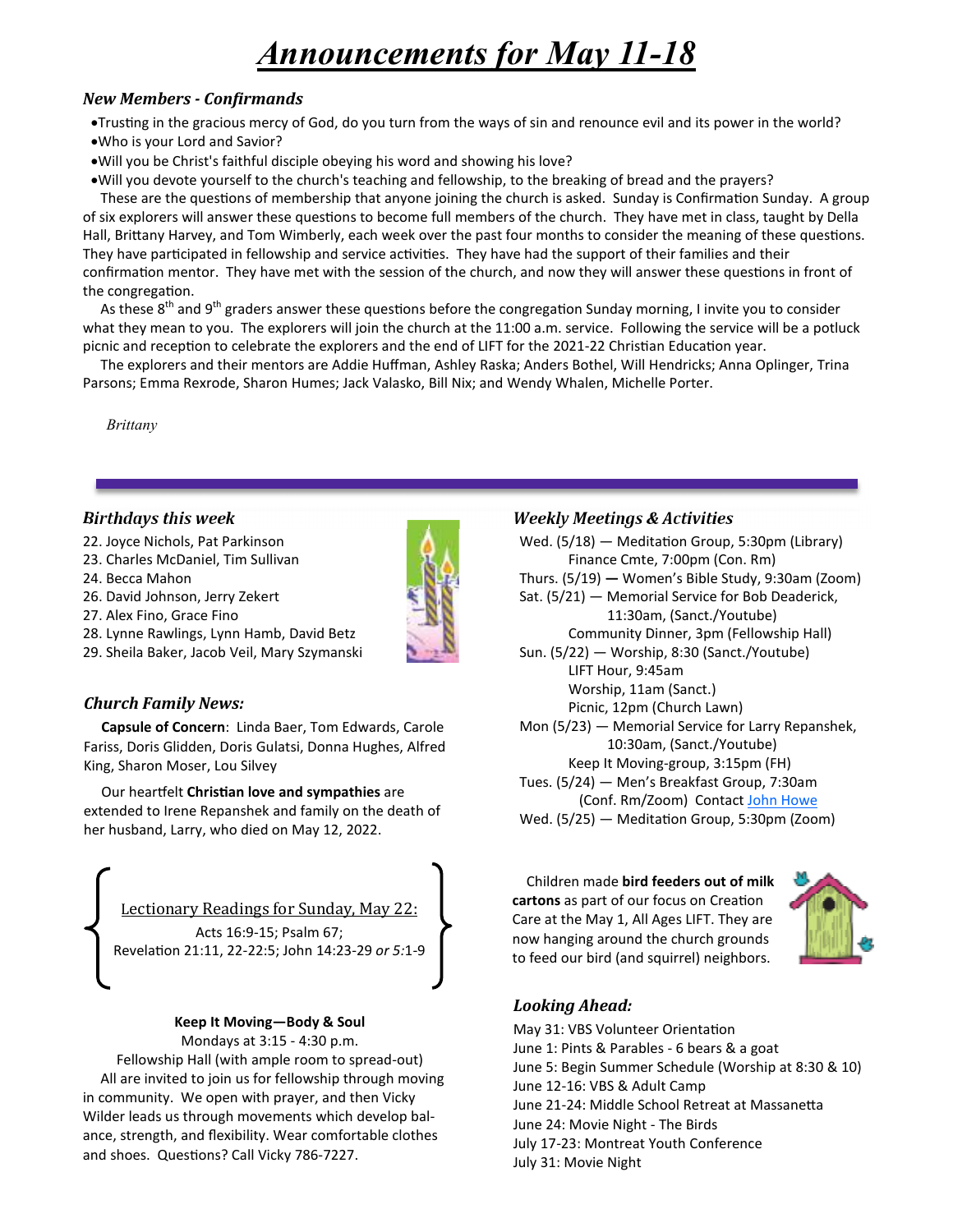# LIVING IN FAITH TOGETHER *For Creation*

**LIFT Hour**  $\sim$  Sunday, May 22, 9:45 a.m.

CHILDREN'S LIFT Age  $4 - 5$ <sup>th</sup> grade, Ed. Building.  $2^{nd}$  Floor Child Care available for infants—age 3, Ed. Building  $1<sup>st</sup>$  Floor

YOUTH & ADULT LIFT CLASSES *Parent Class - All Ages and Stages*, Middle House *Faith & Movies*, Church Parlor **Order of Worship, Undercroft** 

# **Register Today: Under Construction! VBS and Grown-Up Camp**

June 12 - 16, 11:15 a.m.-1:30 p.m. Sunday, 5:30-7:30 p.m. weekdays.

 Each day's program will begin with a catered meal for everyone in the Fellowship Hall. Children will then head to VBS where they will be learning and exploring what it means to be in community through Bible stories, and building projects led by Steve

Eckel, Steve Spratt and Gary Vaughn.

 Adults will have the choice between a Bible study class in the Middle House led by Dorothy Mondak, or a Lifestyle class with a different teacher and topic each day. The leaders are Marsha Luckett, Vicky Wilder, Robert Fidler, and Sherman Brown.

 Our VBS/Grown-Up Camp will conclude on Thursday with S'Mores and a campfire for all.

Registration either at church or online through Realm. If you would like to volunteer, talk to Jen Rowe or

Brittany Harvey.



The **Marine Corps Historic Half** will return to the streets of Fredericksburg once again on May 22, 2022 Here is the link to course information and a map.

A VBS Volunteer orientation is scheduled for May 31, at 7:00 in the Fellowship Hall for anyone who has already signed up to volunteer, or would still like to.

 **Thank you** to everyone who donated to the **Youth Group's**  Can-struction food drive and helped us reach our goal of 500 cans! This past Sunday Evening, we completed the canstruction of our church. Be sure to check it out in the lobby. The structure will remain standing through early June, then we will take the cans good the Fredericksburg United Methodist church food pantry. If you want, you can still bring canned goods to the Lobby, it's not too late. Once again, thank you to all who contributed to the food drive that will go towards helping to feed our neighbors in our community!

This Sunday, we will celebrate the Confirmands and the start of summer with a Potluck **Church Picnic** immediately following the 11:00 a.m. service.

 *Please bring a dish to share.* Chicken tenders and beverages will be provided.

In continuing our call to care for creation, we welcome you to bring your own reusable drinking glass/water bottle and utensils. We will certainly have paper and plastic cups and utensils available, but invite you to carry along your own if you'd like.

 As it is a picnic, please feel free to dress in comfortable picnic clothes and even bring along your own camping chair or blanket if that feels more like a picnic than a metal folding chair! In case of inclement weather, we will move the picnic indoors to Fellowship Hall.

**School Dressing Days is Back!** After a two-year absence, the annual School Dressing Days event-sponsored by the Interfaith Community Council, will again take place for children in Head Start and elementary grades K-5 only.

July 29-30 (set up July 28)

The Church of Jesus Christ of Latter-day Saints- 1710 Bragg Rd

Pre-Registration Dates: Wed June 22, Sat July 9, Wed July 20 - Fredericksburg United Methodist Church

Wed July 13, Sat July 23 – The Church of Jesus Christ of Latter-day Saints

As always, there will be plenty of volunteer opportunities: pre-registration, shoppers (can be reimbursed with ICC funs), organizing and sorting items, set up on July 28, during SDD– July 29-30, more details and the link to a sign up genius will be coming.

TPC has been asked to coordinate the back pack portion of School Dressing Days; to donate backpacks; and boys and girls underwear (boxers briefs for boys and hipsters/bikini for girls) and socks. Donations can be dropped off in the Education Building Lobby. Monetary donations to purchase these items can be mailed to Interfaith Community Council (memo line School Dressing Days) P.O. Box 1336, 22402 or put in the offering plate. To assist with backpack organization, please contact Becky Paul at 540-220-7161. Look for more information in coming weekly announcements.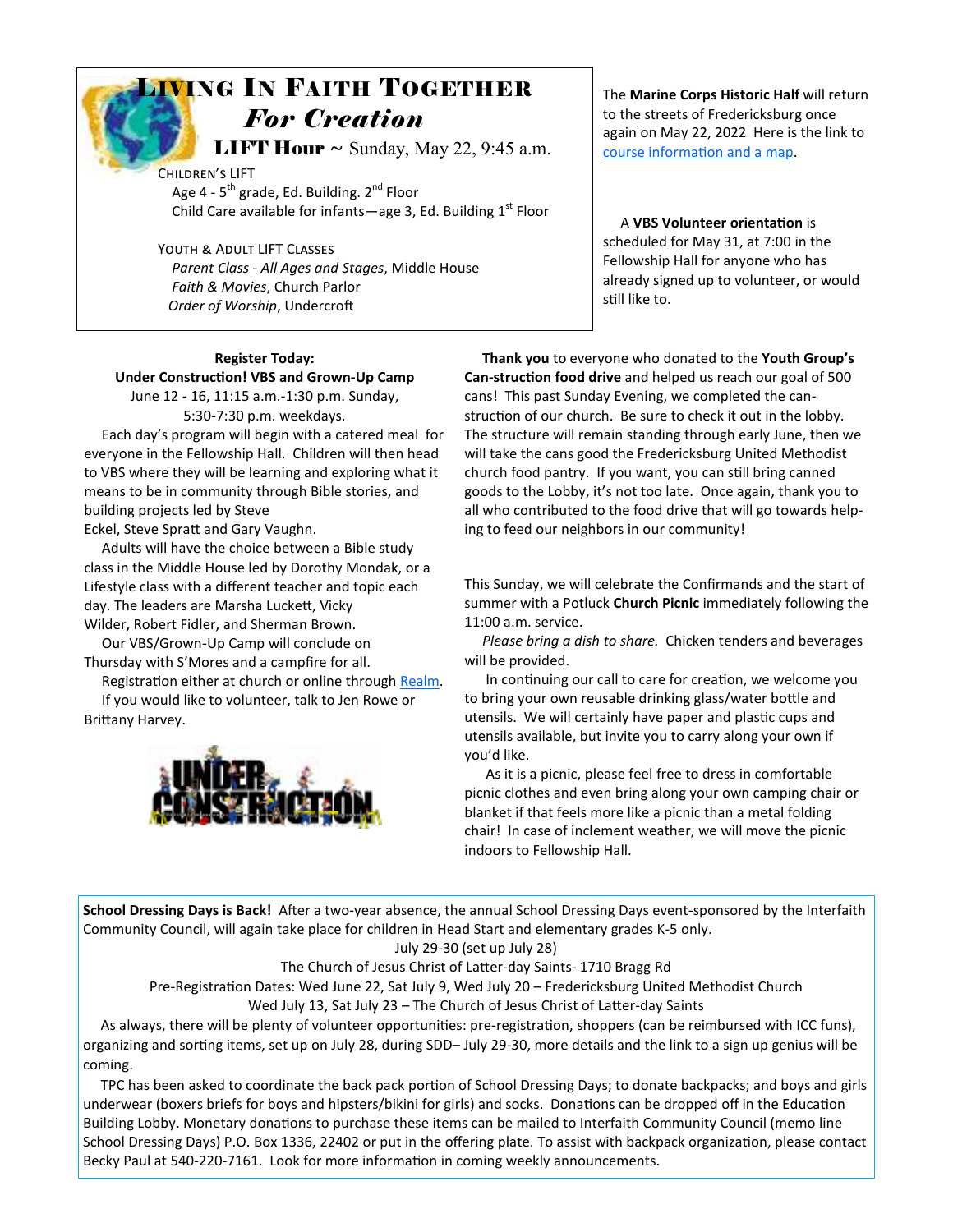

James Monroe High

Olivia Adams Nellie Kate Dameron Sophia Pineda



Kate Doherty Virginia Episcopal



Katie Fidler James Monroe



Evan Foresman James Monroe



Alex Fino Massaponax



Grace Fino Massaponax